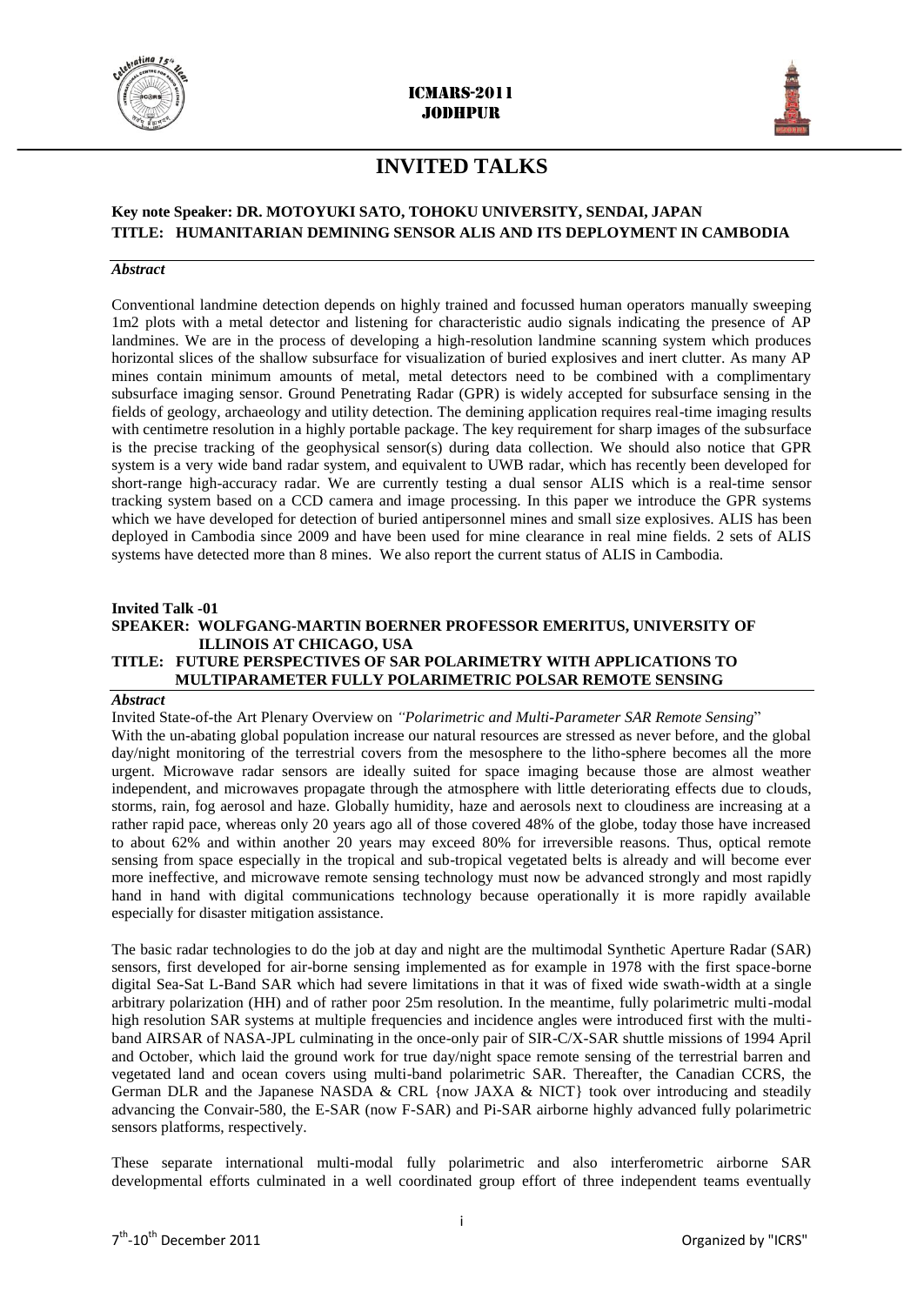



launching and operating Fully Polarimetric Satellite SAR Sensors at L-Band (ALOS-PALSAR launched by JAXA/Japan in 2006 January – and to be followed by ALOS-PALSAR-2 &3); at C-Band (RADARSAT-2 launched by CSA-MDA in 2007 December – to be followed by independent RADARSAT-3&4) and at X-Band (TerraSAR-X launched by DLR-Astrium in 2007 July with the follow-on tandem mission TanDEM-X launched in June 2010). Thus, international collaboration on advancing day  $\&$  night global monitoring of the terrestrial covers was demonstrated with the launch of the three fully polarimetric multi-modal SAR Satellites at L-, C-, X-Band and its first tandem satellite-pair update of the DLR TanDEM-X. Recently NASA-JPL is joining these global efforts again, and all of these efforts will be topped by the near-future joint DLR-JPL DESDynI/Tandem-L wide-swath, high-resolution fully polarimetric sensor implementation.

#### **Invited Talk-02**

## **SPEAKER: DR. PETER CULL, ICT INTERNATIONAL PVT. LTD., AUSTRALIA TITLE: RECENT TRENDS IN ENVIRONMENT, PLANT SCIENCE AND FORESTRY RESEARCH INSTRUMENTATION AND APPLICATION**

## **Invited Talk -03 Speaker: DR. SVS MURTHY, PRL, AHMEDABAD TITLE: EXPLORATION OF MOON: RESULTS FROM CHANDRAYAAN-1 AND PLANS AHEAD**

### **Invited Talk -04 Speaker: DR. SHIV MOHAN, SAC , AHMEDABAD TITLE: STUDY OF LUNAR SURFACE USING MINI-SAR DATA**

#### *Abstract*

The exploration of lunar resources using Synthetic aperture radar data had been one of the important scientific investigations since the launch of Chandrayaan-1 in October 2008 and subsequently Lunar Reconnaissance Orbiter (LRO) in April 2009. These two missions contributed significantly in studying the scattering properties of the materials in the lunar Polar Regions, which was less explored previously.

Mini SAR data from Chandrayaan-1 was examined for determining RF properties of lunar surface and investigation in craters covering lunar polar and equatorial region. The sensor operates at S-band in hybrid polarimetric mode. Radar signal is transmitted in Left Circular polarization mode and received in both horizontal and vertical polarization. The SAR sensor illuminates the lunar surface at 35-degree incidence angle with spatial resolution of 150 meter and 18 km swath. Typical image strip consisted of approximately 300 km by 18 km size. Each pixel in the strip consisted of 16 byte data in four channel of 4 bytes each as  $|LH|^2$ ,  $|LV|^2$ , Real (LH LV<sup>\*</sup>) and Imaginary (LH LV<sup>\*</sup>). This data was used for deriving stokes vector for each pixel. Several useful quantitative measure follows from stokes vector. Some of the quantitative measures are: degree of polarization (DOP, representative of polarized and diffuse scattering), Circular polarization ratio (CPR, representative of scattering associated with planetary ice and dihedral reflection) and relative phase (PPD), an indicator of double bounce scattering. The use of  $m-\delta$  based decomposition technique to resolve the high CPR ambiguity due to ice-regolith volume scattering and dihedral reflections from surface rocks were also demonstrated.

Lunar polar mosaic of intensity and value added product like ratio, CPR etc was also prepared (Fig.1 a ). The regions of probable existence of water-ice were identified using CPR and the results were compared with that obtained by NASA (Fig. 1b). In addition, the scattering characteristics of various morphological features in the non-polar regions of lunar surface were also studied using Mini-SAR data. Various surfaces were characterized and a database of backscattering and other related properties was created for equatorial region. In continuation of above for improved understanding of scattering from lunar regolith, simulation of radar backscatter from various surface and sub-surface conditions with or without inclusion of various proportions of buried rocks and water-ice using quantitative theoretical scattering model was also done. Co-polarized radar backscatter coefficients were calculated as a function of incidence angle, regolith thickness, surface and subsurface roughness, surface slope, abundance and shape of buried rocks, and the FeO+TiO<sub>2</sub> content of the regolith. Simulation results showed that the co-polarized radar backscatter at L- and S- bands are mostly dominated by scattering from the rough surface and buried rocks. In order to explore the expected radar signature of water-ice in the polar permanently shadowed areas, two lunar regolith models were considered and a lunar polar ice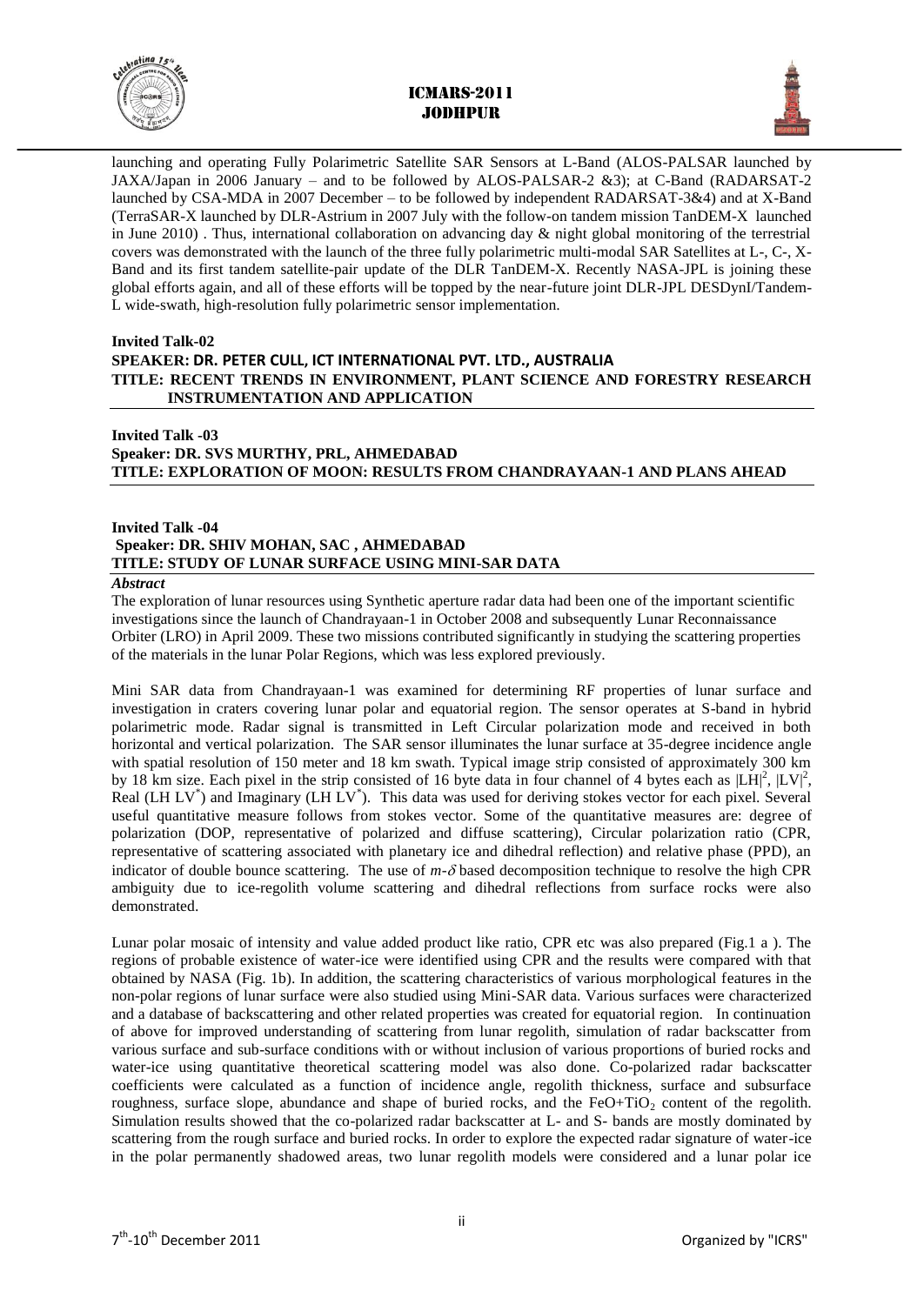



detection index (LPDI) was developed. This method would be one of the approaches for water ice detection procedure using Mini SAR in Chandrayaan-2 mission.



# **Mini-SAR Mosaic of Lunar South Pole**

Fig 1: a) RGB of double bounce (R), Volume (G) and surface scattered (B)

 $0.8$  $\overline{0}$  $0.7$  $0.6$ L)(0-0 S+0-0 L)  $\overline{1}$  $M$ G-0 $S + G - O$ .<br>⊩Regolith mixed with Ice particles  $0.4$  $\Omega$  $S - r - o$  $S - 0 - 8$  $\rm 0.3$  $^{\circ}$  $0.2$  $0.1$  $\frac{30}{100}$   $\frac{40}{100}$   $\frac{50}{100}$ 4 5 6<br>Regolith layer thinkness D(m)

b) Probable location of craters with expected water ice

Fig 2 : a)Variation of LPDI as a function of incidence angle and b) regolith layer thickness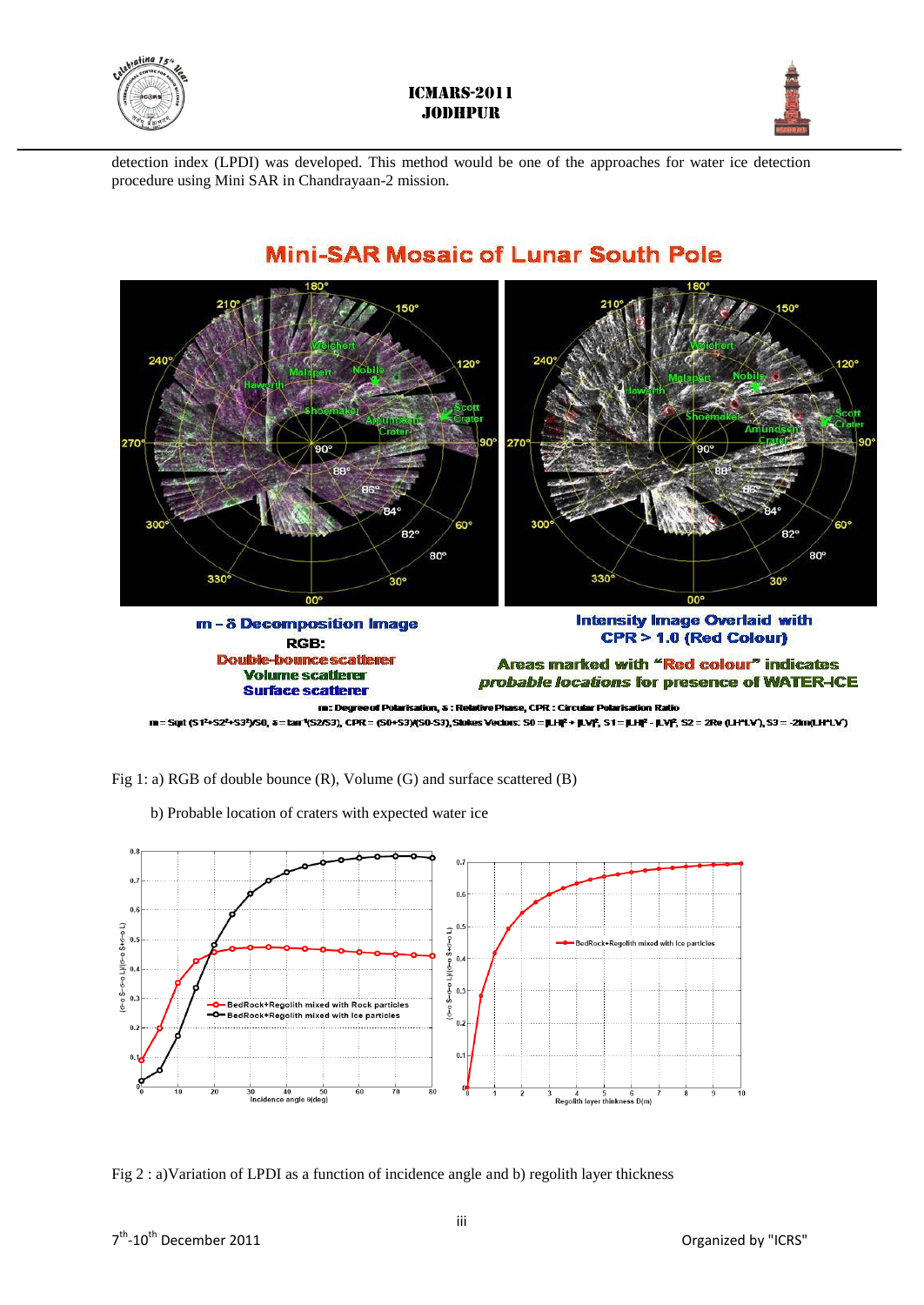



#### **Invited Talk -05: SPEAKER: DR. A.K. SINGH, LRDE, BANGALORE TITLE: ACTIVE ELECTRONICALLY SCANNED ARRAYS: INDIAN PRESPECTIVE**

#### **Invited Talk -06: SPEAKER: DR. MADHU CHANDRA, CHEMNITZ UNIVERSITY, GERMANY TITLE: POLARIMETRIC WEATHER RADARS: FUTURE CHALLENGES**

## **Invited Talk -07: SPEAKER: DR. L. M. JOSHI, CEERI, PILANI TITLE:HIGH POWER KLYSTRONS AND THEIR ROLE IN GREEN ENERGY GENERATION**

#### **Invited Talk -08:**

## **SPEAKER: DR. SHIV MOHAN, SAC , AHMEDABAD TITLE: RISAT UTILISATION PROGRAMME**

#### *Abstract*

Synthetic aperture radar onboard Indian satellite mission is likely to be launched in early 2012 onboard Polar Satellite Launch Vehicle (PSLV) from Sriharikota, India. The satellite called radar imaging satellite (RISAT-1) would be carrying a Synthetic aperture radar payload operating at C-band in a variety on incidence angle, polarization and incidence angle. RISAT-1 will be a three axis body stabilized spacecraft to be placed into a near circular sun-synchronous orbit, at an altitude of 536 km with equatorial crossing time of around 6:00 am and 6:00 p.m. This orbit will have a revisit period of 25 days in nominal mode of operation. However, other modes of operation will allow systematic coverage with high repeat cycle up to 13 days. The satellite has many beam modes with swath varying from 10 km to 240 km. The SAR system is capable of providing data in single, dual and quad polarisation data acquisitions. Hybrid polarimetric data acquisition is one of the experimental modes of observation from this mission. Data users can have a choice of incidence angles and polarizations, resolution and swath. The SAR will operate in following basic modes: a) Fine Resolution Strip map Mode-2 (FRS-2): It provides single look 12 m resolution image over 30 km swath in quad or hybrid polarization. b) Medium Resolution ScanSAR Mode (MRS): It provides single look 25 m resolution image over swath of 120 km in either single, dual or hybrid polarization c) Coarse Resolution ScanSAR Mode (CRS): It provides two look 50 m resolution image over swath of 240 km in either single, dual or hybrid and d) High Resolution Spotlight Mode (HRS): It generates single look better than 2 m resolution image for a spot of 10 km (Azimuth) and 10 km (ground range swath) for either single or dual polarization.

The data from the satellite will be made available to the user community after necessary post-launch sensor characterization, which is expected to be completed within three to six months from the launch. The RISAT-1 utilisation programme (RISAT-UP) is dedicated for the development/demonstration of SAR based operational/ quasi-operational applications and development of techniques for the study of earth resources. The programme addresses the application development or demonstration based on experience in SAR remote sensing applications vis-à-vis Indian scenario. The application projects are grouped into ten themes namely agriculture, soil moisture, flood, forestry, snow/glaciers and polar science, topography and terrain, geology/geomorphology, environmental studies, oceanography and advanced techniques. Application themes have been further divided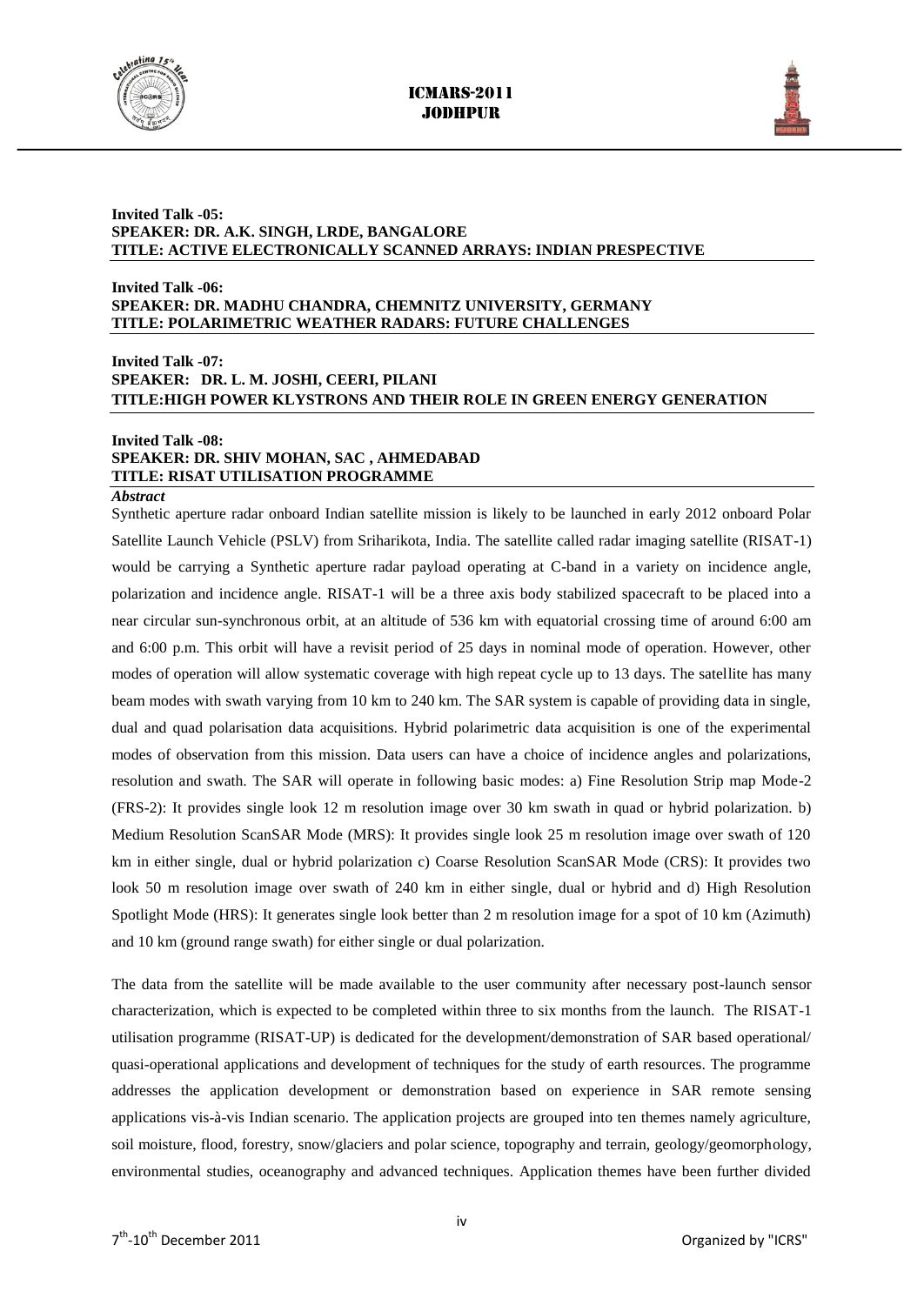



into different categories like quasi-operational projects and technique development projects. These classifications have been done on the basis of our experience and maturity of the application in providing the expected information. As an example application like rice crop acreage, flood mapping etc constitute the quasioperational class of projects. The projects, which require efforts for developing the technique in providing information, are being put under technique development project. Many of the application themes require large effort in understanding of the signal and its interpretation in terms of resources; therefore, such front research projects in microwave remote sensing have been grouped under advanced techniques development projects. This group of activity will mainly address application development from Hybrid polarimetric mode of operation of RISAT SAR, microwave signatures etc in which experience in terms of data analysis and information extraction has to be gained

At present, many projects pertaining to various applications have been defined. Projects are being executed by DOS centers in collaboration with various government departments and educational institutes. This provides a natural environment for the extension of users beyond DOS. Presently, about 70 organisations are taking part in this programme, In addition to above, there are four major activities namely SAR calibration, software development, Announcement of opportunity projects and capacity building, which form a major component of the programme. This presentation summarises the overall objective and plan of RISAT-UP. SAR calibration would be major activity during initial phase of the launch for charecterising the system and data. Announcement of opportunity projects for global users is likely to be released during early 2012. Under capacity building, about three to four training programmes are organized each year for catering the requirement of skilled manpower who would be handling the data. Till now, 212 scientists have been trained covering about 90 organisations spread over the country. Advanced training programme are also conducted advanced users of the data. The project expects a number of applications would be reaching to operational phase during the execution of the project. Major among them would be snow melt period assessment, crop inventory, flood etc. Advanced research would provide the approaches for handling hybrid polarimetry data and would provide expected accuracies and application potential for various themes.

## **Invited Talk -09: SPEAKER: PROF. OPN CALLA, ICRS, JODHPUR TITLE: MICROWAVE REMOTE SENSING USING ACTIVE SENSORS** *Abstract*

The electromagnetic spectrum has various windows which are used for different applications. For Microwave Remote Sensing the Microwaves which extend from 3 GHz to 30 GHz are used for different applications. There are two types of Sensors. They are passive sensors and active sensors. The imaging and non imaging passive sensors are the Radiometers. Where as the active sensors include side looking Radar (SLR) and synthetic Aperture Radar (SAR) are the imaging active sensors and Scatterometer, Altimeter are Non-imaging active sensors. The Active sensors operating are Microwave frequency band. Here the active sensors will be considered for different application on land, ocean and atmosphere. The land applications can be further subsided in soil moisture determination, flood mapping crop monitoring etc. these applications will be presented with Radarsat early 2012 and the proposed RISAT. Radar imaging satellite that will be launched.

In the talk the broad land, ocean and atmosphere application will be presented.

#### **Land Application:**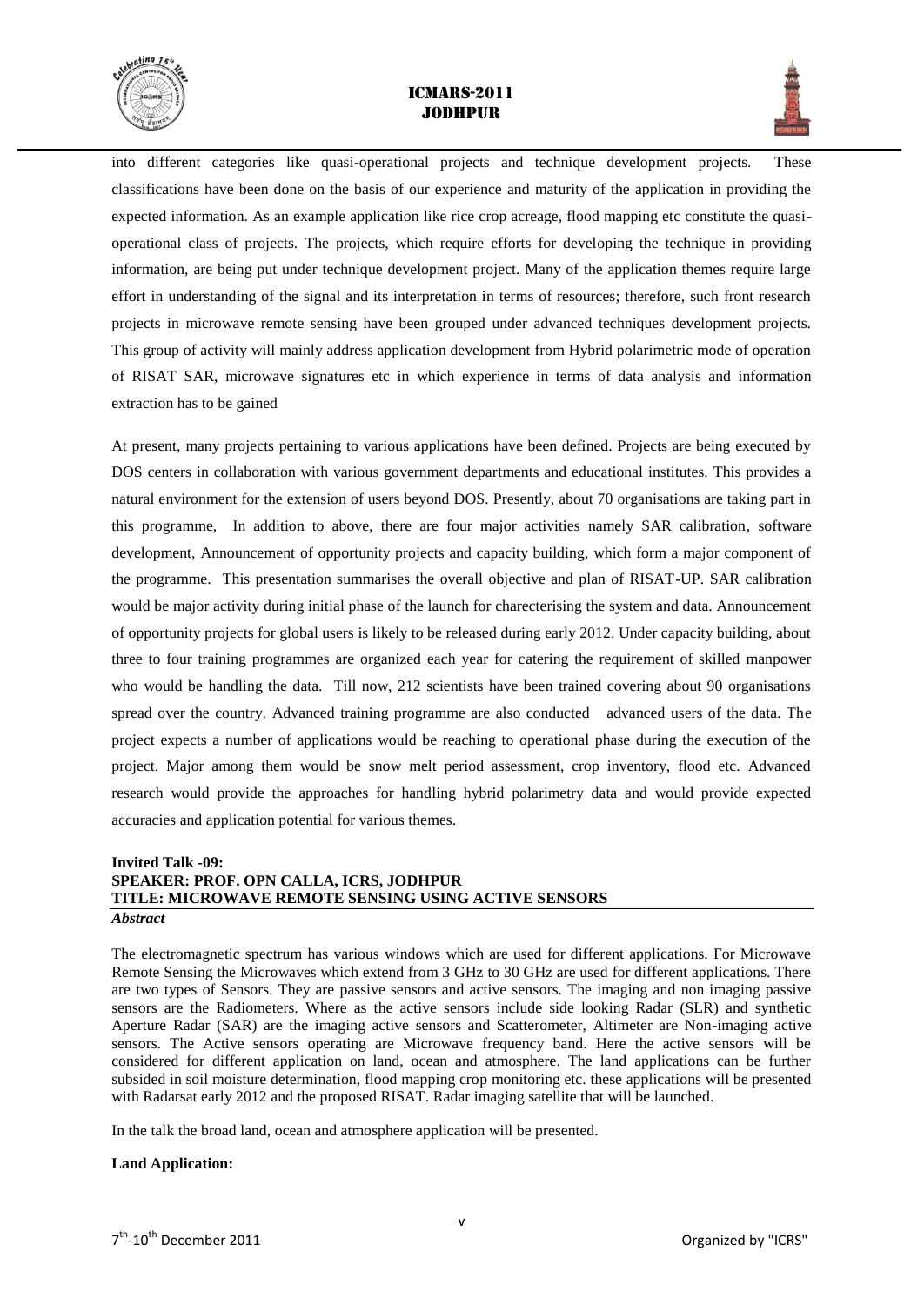



The spatial and temporal variation of soil moisture is of great importance for crop yield models, dry land farming, status of crop health, irrigation scheduling, etc. Microwave sensing is unique for soil moisture because of its penetration capability and because of the sensitivity of microwave energy to moisture**.**

## **Parameters of Land Applications**

- 1. Soil Moisture Estimation
- 2. Crop Identification and condition assessment
- 3. Flood Mapping
- 4. Snow Mapping
- 5. Geological and Geomorphological Mapping
- 6. Forest cover and species identification
- 7. Urban land use / Land cover studies
- 8. Delineation of Hydrocarbon Bearing Structures

The active sensor RISAT operating at 5.3 GHz will provide wealth of information, but it will be better for India that ISRO should decide on series of such missions for land applications that could also be used for ocean and snow studies.

## **Invited Talk -10: SPEAKER: DR V SRIVASTAVA, CEERI, PILANI TITLE: HIGH EFFICIENCY HIGH LINEARITY MICROWAVE TUBES FOR COMMUNICATIONS**

#### *Abstract*

Among high power microwave tubes, travelling-wave tubes (TWTs) and klystrons are used as high efficiency and high linearity broadband microwave amplifiers for TV  $\&$  radio broadcasting, telecommunications, data transmission, multimedia applications (internet/HDTV), earth observation, navigation, and many scientific mission including deep space. But, TWTs are preferred over klystrons because of moderate output power requirements of few hundreds to kW output power for communications, and also, TWTs have large instantaneous bandwidth, high reliability, and small size and weight. At low frequencies up to C-band, and 100W of output power, Gallium Arsenide Field Effect Transistors (GaAs FET) are in competition with TWTs, but at higher frequencies and higher output power, TWTs are the only useful amplifiers for both space and terrestrial communications. For rapidly growing communications, advancements are being carried out for TWTs of higher and higher efficiency  $(270%)$  with high linearity, small size and low weight in different frequency range from L-band to V-band. Microwave power module (MPM) is a new development for a compact amplifier that includes a combination of solid-state power amplifier and vacuum tube (TWT) amplifier.

For communications applications in multichannel power amplifiers (MCPAs), TWTs are required to have high linearity defined in terms of low intermodulation (I/M) distortion. Fig.1(a) shows two carriers of equal amplitude with 3rd order I/M products, and Fig.1(b) shows eight carriers of equal amplitude with 3rd order I/M products and 5<sup>th</sup> order I/M products. As shown in Fig.1(b), the I/M products are symmetrically decreasing away from the carriers, and these should be much less than 15dB below carrier.



**Fig.1:** (a) 2 carriers with  $3^{\text{rd}}$  order I/M products, (b) 8 carriers with  $3^{\text{rd}}$  &  $5^{\text{th}}$  order I/M products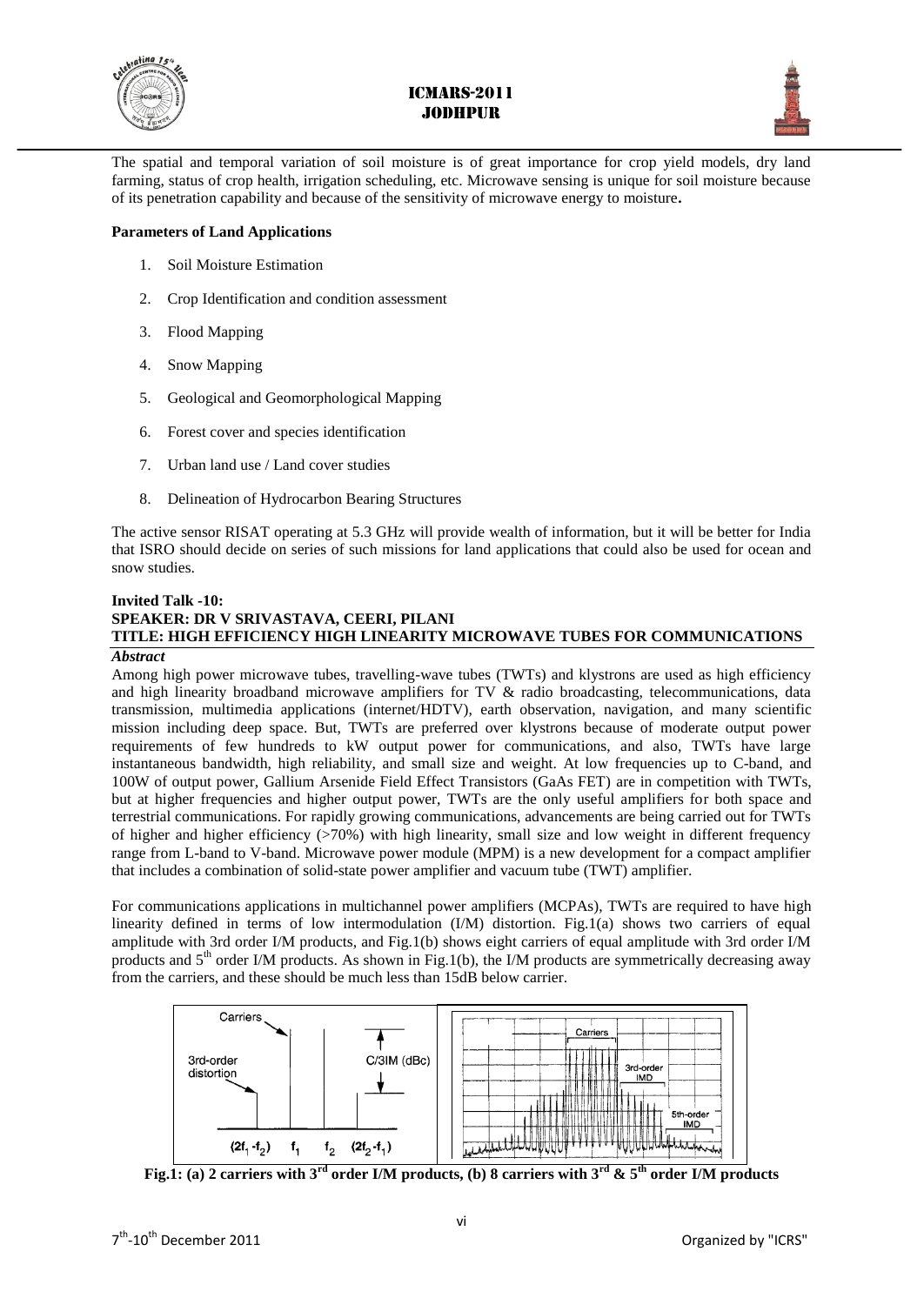



The linearity of the TWT can be greatly improved by operation of the tube significantly backed off from saturation and by optimization of the design of the helix circuit. Specially designed helix pitch profile and loss profile are used for improved linearity with high efficiency and high gain. Fig. 2(a) shows single tone output power and 2-tone I/M product power versus input power for saturation and 3-order interception point. Fig. 2(b) shows carrier to third-order intermodulation product level versus output power for a communication tube driven by 2 tones and by 8 tones. For two tone operation, intermodulation products are 10 to 20 dB below the carrier level, depending on the amount of back-off selected. However, operation backed off from saturation results in a greatly reduced efficiency of the TWT, which must be compensated by optimal circuit and collector design. A TWT of 60% efficiency at saturation may have an efficiency of over 45% at 6 dB back-off and only 30% at 10 dB back-off.



**Fig.2: (a) 1-tone output power & 2-tone I/M power vs input power, (b) C/3IM vs output power**

At CSIR-CEERI, Pilani, significant design and development work on high efficiency high linearity TWTs are going on in different frequency bands for satellite communication. Space TWTs in C-band for 3.6 to 4.2GHz, Ku-band for 10.9 to 11.7GHz, and Ka-band for 20.6 to 21.2GHz, have been designed with 4-stage depressed collector for TWT efficiency more than 60%, and high linearity (phase shift less than 30°, AM/PM factor <3deg./dB and intermodulation components <-10dBc). THz vacuum microelectronic devices for medical imaging and high speed communications are also being carried out. Vacuum microelectronic devices of output power even at 5-10W and at frequencies above 100GHz offer enormous applications for wide band communication, imaging radars, security, and many unexplored areas of scientific, industrial and medical applications. Such vacuum devices at frequency above 100GHz are very small in dimension and microelectronic technology is used for their fabrication. Successful development of THz vacuum microelectronic devices therefore needs fusion of vacuum tube technology with the semi-conductor technology. Significant efforts are being carried out to develop such compact vacuum devices.

CEERI designed C-band 60W space TWTA has been qualified by ISRO for space application. Desired RF and electrical specifications were achieved for C-band space TWT over an extended frequency range of 3.40 GHz to 4.20 GHz with an output power more than 60W, large-signal gain more than 50dB, overall efficiency more than 55%, AM/PM factor less than 4 degrees/dB, and harmonic components and intermodulation (I/M) components more than 12 dBc down. Agreements between the simulated and the experimental values of the output power, gain, efficiency, AM/PM factor, I/M products over the full frequency band have been achieved. Ku-band 140W short length TWT for MPM as required for satellite communication is under active development.

#### **Invited Talk -11: SPEAKER: DR S N JOSHI, CEERI, PILANI TITLE: SLOW-WAVE VS FAST-WAVE MICROWAVE TUBES-INDIAN CONTEXT**

#### *Abstract*

Microwave Tubes can generate or amplify rf signals over a wide frequency range of rf spectrum extending their availability even in the THz range. These devices got a major boost around World War II, when Magnetrons were extensively used by the British Army in their Radar System. Thereafter, new devices as well as new application areas cropped in extending their applications to other field like communication, biomedical, scientific research, heating industries etc. In addition to their applications in conventional areas, newer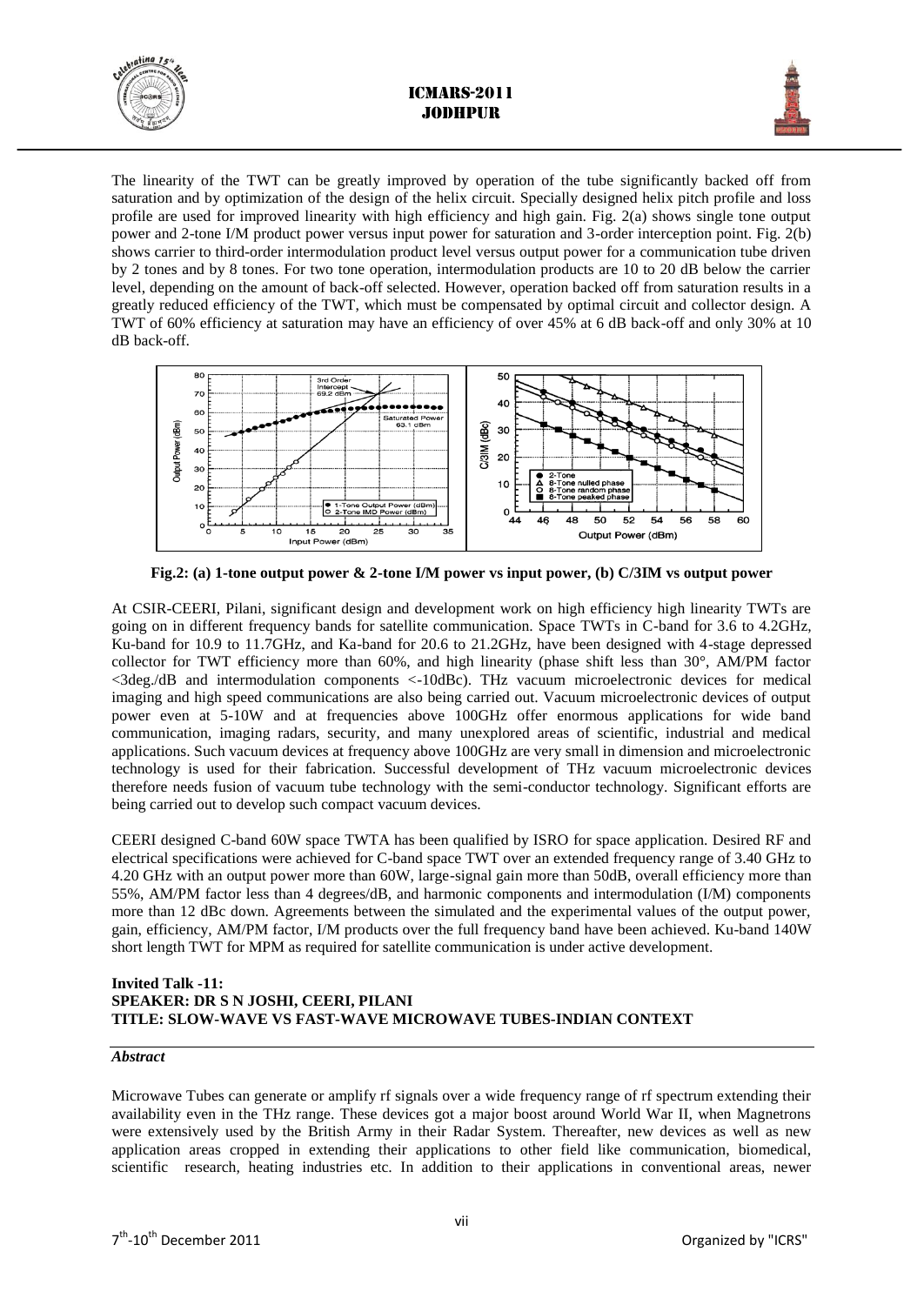



application areas are emerging requiring very high power tubes extending to very high frequencies. These demands of user agencies have primary been possible to achieve by the tube designers due to many factors. These are (i) availability of sophisticated advanced CAD tools (ii) better understanding of analytical concepts (iii) advent of new materials including ceramics (iv) availability of high current density cathodes (v) advent of high energy magnets (vi) sophisticated manufacturing equipment and tools including micro fabrication technologies and (viii) better cooling technologies for efficient dissipation of thermal load.

Microwave Tubes can be briefly categorized in two types. One is the family of slow-wave devices, where an electron beam interacts with the slow rf waves propagating in the rf structure. The other category is the family of fast-wave devices, where a relativistic electron beam generated from a hollow cathode gyrates in presence of the magnetic field and interacts with the fast rf wave propagating in the waveguide type of cavity structure. Slow-wave devices like Magnetrons, Klystrons, TWTs, BWO's etc have limitation of power at higher frequencies, as the structure dimensions are directly related to the wavelength and due to small size at higher frequencies, they are not able to dissipate large power, restricting the available power from them. However, in the case of fast wave devices like Gyrotron, Gyro-klystron, Gyro-TWT, FEL etc, the restrictions on structural dimensions are less severe and due to that very large powers (1.0-2.0 MW CW/Long pulse) can be obtained up to very high frequencies ( $\approx$ 170 GHz). The most prominent device of the fast wave family is gyrotron, which have been developed up to 1.5 THz by Japanese.

India over the years has developed a strong design and development base in the case of slow-wave devices by perusing R&D at various centres. In this process, variety of devices have been successfully developed and are being used in various advanced systems including in the space sector. However, in the case of fast-wave devices, India has started the activities the quite late, though various other countries have been perusing their development for last few decades and have reached to an advanced stage. In India, a major programme has been launched with the support of Department of Science and Technology, New Delhi for design and development of a 42 GHz, 200 kW Gyrotron and is being executed as a multi-institutional project, with CEERI, Pilani acting as the Nodal Centre. Other participating agencies are IIT (R), Roorkee; IT, BHU, Varanasi; IPR, Gandhinagar and SAMEER, Mumbai. Similarly another programme has been initiated with the support of CSIR, New Delhi for design and development of 120 GHz, 1.0 MW (long pulse) Gyrotron. Institute for Plasma Research (IPR), Gandhinagar need such Gyrotrons for their SST and other programmes.

In addition to above, R&D of Gyro devices is also being undertaken at BHU, Varanasi; IIT (R), Roorkee and MTRDC, Bangalore. While MTRDC as well as IT,BHU have been associated with design and technology development of Gyro TWTs, IIT (R ) have been working in the design of various Gyrotrons in collaboration with KIT, Germany.

Though fast-wave devices can meet the need of high power up to very high frequencies, even then, for certain applications in various sectors, slow-wave devices will remain in demand up to the foreseeable future. CEERI and other agencies are working continuously to further enhance the capabilities of these slow-wave devices. In addition, efforts are also being made to work for new concepts and devices including the area of vacuum microelectronics.

## **Invited Talk -12: SPEAKER: DR. OS LAMBA, CEERI, PILANI TITLE: DESIGN AND DEVELOPMENT ASPECTS OF 250 KW C-BAND HIGH POWER KLYSTRON**

#### *Abstract*

Klystron is vacuum electron device operating in microwave range of frequencies. It is used as power amplifier in a variety of systems including radars, particle accelerators and thermonuclear reactors. With the availability of very reliable design codes, it is now possible to optimize the design and develop a tube with minimum iterations in fabrication. In the present case standard design codes like EGUN, CST Microwave Studio, AJDISK and MAGIC have been used to estimate and optimize different design parameters of klystron for desired tube performance. The paper presents the results of simulation and cold testing of 250 kW CW C-Band klystron with specifications as given in Table1 is under development at CEERI, Pilani,. The proposed klystron to be used as a RF source for ITER program.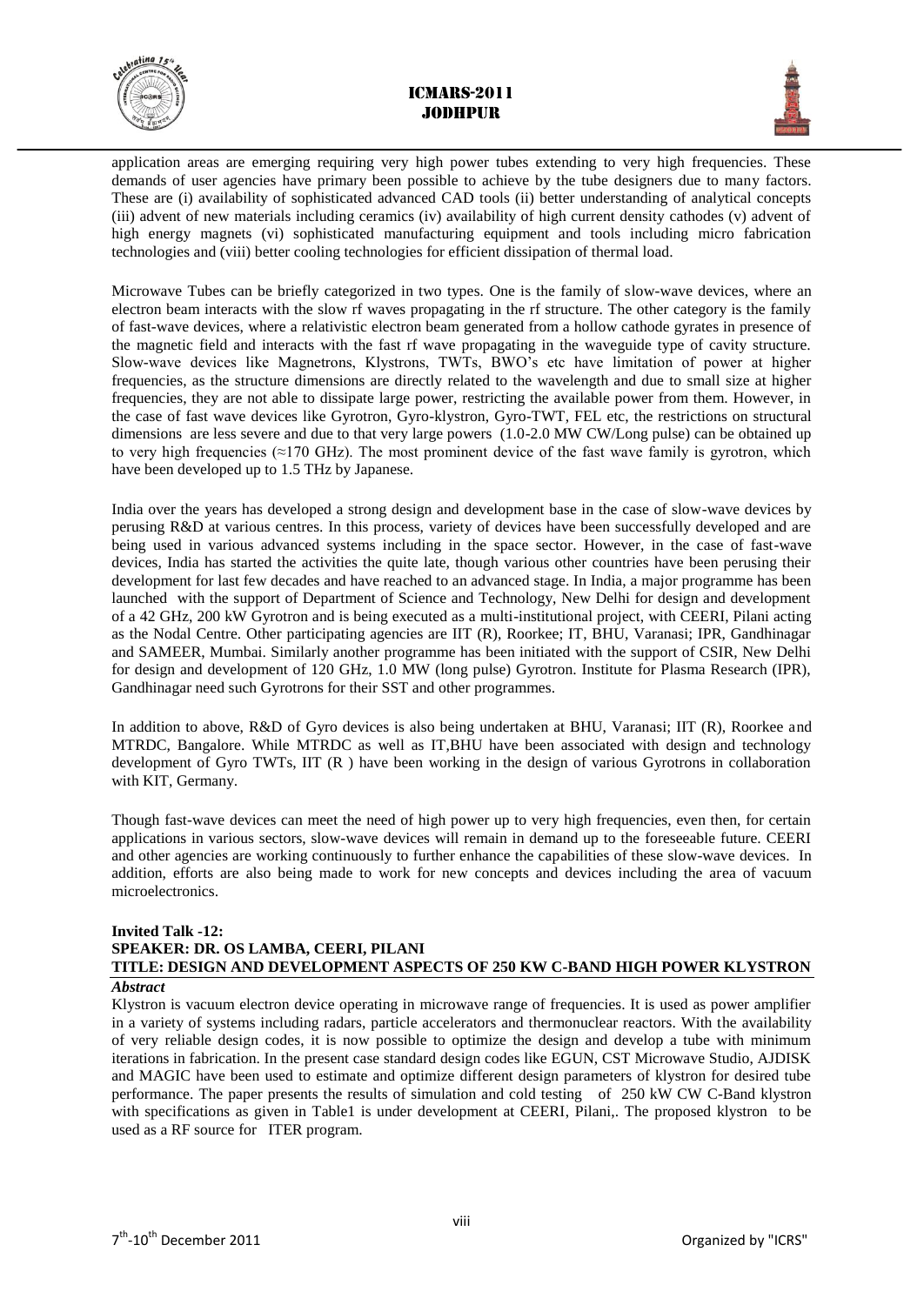



Table1 Specifications of 5GHz klystron

| Parameters          | Specification |
|---------------------|---------------|
| Operating frequency | 5 GHz         |
| Output power        | 250 kW, CW    |
| Beam voltage        | $60$ kV       |
| Beam current        | 10A           |
| No. of cavities     | 6             |
| Efficiency          | $>40\%$       |
| Gain                | >40dB         |

## **Invited Talk -13: SPEAKER: DR. M RAVICHANDRAN, INCOIS, HYDERABAD TITLE: RECENT SEA LEVEL TREND IN THE INDIAN OCEAN REVEALED FROM ARGO, ALTIMETRY AND GRACE**

#### **Invited Talk -14: SPEAKER: PROF. OPN CALLA, ICRS, JODHPUR TITLE: APPLICATION OF SMOS SATELLITE FOR STUDIES OF SNOW**

#### *Abstract*

The SMOS Satellite carries MIRAS Radiometer operating at 1.4 GHz. This radiometer will give Brightness temperature  $(T_B)$  of the target surfaces. The snow covered areas will have different brightness temperature as compared to land or ocean. This is due to the fact that there is difference in dielectric constant of land, ocean and SNOW. The dry SNOW and wet Snow will have different é and this will Depew upon the wetness of SNOW. Due to different  $\mathbf{C}'$  the T<sub>B</sub> will be different and so the variability of water content in the snow can be obtained. The extent of SNOW and delineation of SNOW-land bound and SNOW-water can be done using SMOS data. Thus using SMOS one can improve the characterization of the ice and SNOW this will help in study of glaciology. The changes are extent of ice could be measured. The Himalayan SNOW and seasonal variation will be studies. The SNOW water equivalent is Himalayan Snow can be studied using SMOS data. The data from other satellites like SMAP and Aquarius will be used for comparison the dielectric constant variability will be used for estimating SNOW Parameters using existing models. The data from SMOS and AMSRE could be used for comparison. The maps of SNOW covered areas will be generated. If possible the maps indicating the wetness of SNOW could be generated. Thus this application of SMOS will give the Veracity of the application of SMOS.

#### **Invited Talk -15:**

#### **SPEAKER: DR. AK GWAL, SSL, BHOPAL TITLE: STUDY OF THERMAL ANOMALIES ASSOCIATED WITH THE HAITI EARTHQUAKE OF JANUARY 12,2010 BY USING REMOTE SENSING TECHNIQUE**

#### *Abstract*

By using thermal remote sensing technology we understand the earth's surface temperature distribution and its relationship with seismic activity. Satellite and ground based measurements of earth surface temperature may be provide the vulnerable information related to earthquake. On Tuesday, January 12, 2010 at 21:53:10 UTC a 7.0 magnitude earthquake strucked Haiti at a depth of 13 km. The epicenter was located 24 km from WSW of Port-Au-Prince, since then there have been 59 aftershocks observed so far. The effect of aftershocks is very strong; it ranged mainly from 4.2 to 5.9 magnitudes. The exact epicenter of the earthquake in Haiti was located at 18.443°N, 72.571°W. Haiti lies just to the south of the boundary between Caribbean and North American plates, Fig 1 illustrate that due to left lateral strike slip faulting on the Enriquillo- Plantain Garden fault system might be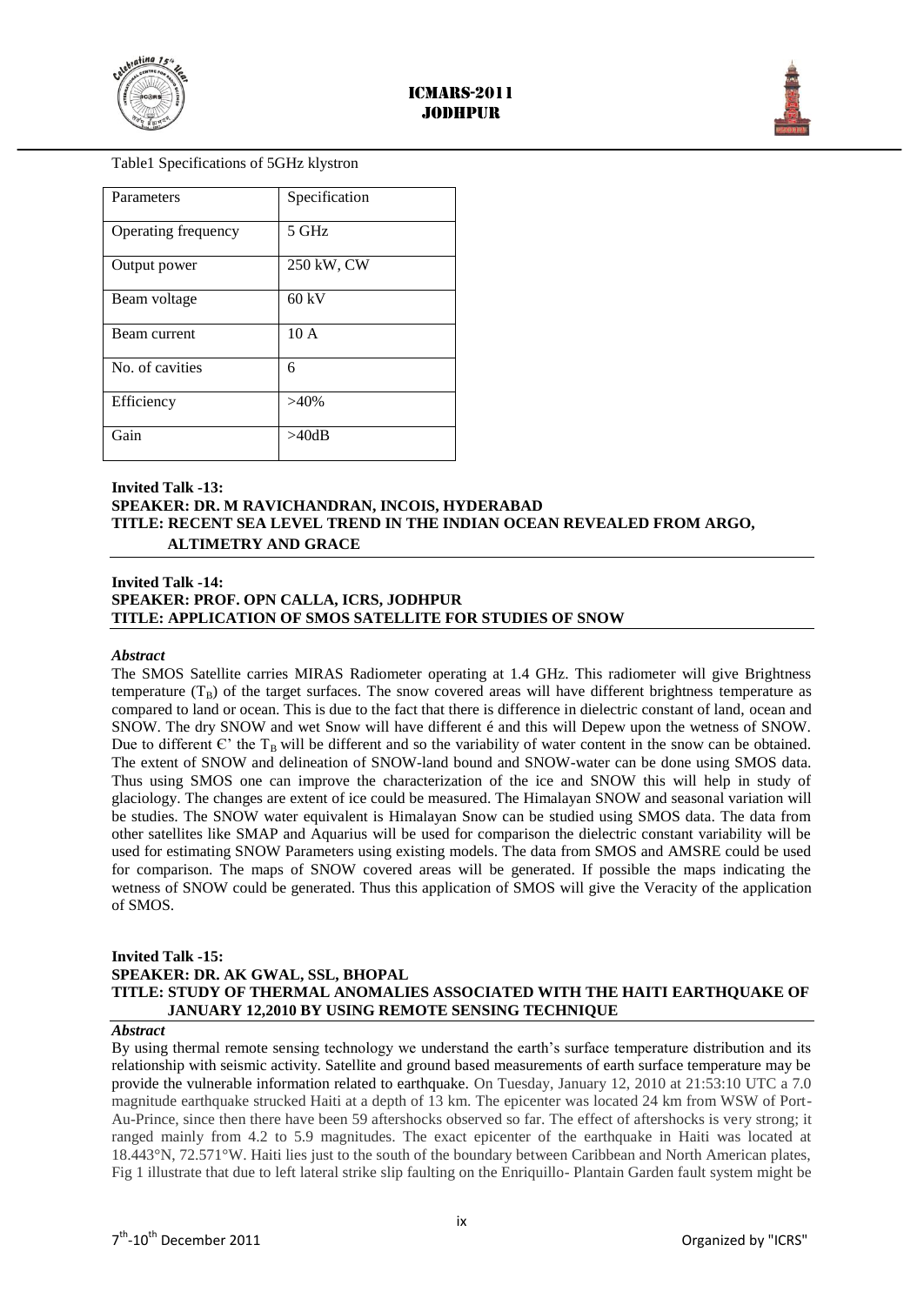



responsible for disastrous Haiti earthquake. The Comprehensive Large Array-data Stewardship System (CLASS) is an electronic library of NOAA environmental data. It provides the SST data with spatial resolution of 100 km, CLASS is NOAA's premiere on-line facility to derive Polar-orbiting Operational Environmental Satellite (POES) data, and NOAA's Geostationary Operational Environmental Satellite (GOES) data. Advanced Very High Resolution Radiometer (AVHRR) instruments can observe the infrared signals with pixel resolution of  $1\times1$  degree. On the basis of ground based technique, here we takeone metrological station just 31 km away from earthquake epicenter and it's provides many climatologically parameters. Presently we observed three years LST and maximum wind speed in the month of January. Simultaneously, we observed the three year SST data derived from the NOAA satellite, the SST point 164 km away from the epicenter. SST point comes under the radius of earthquake preparation zone. On the basis of LST and SST, we observed thermal anomalies by using special statistical technique and normalized the temperature data by standard deviation. On the basis of three year data of SST in the month of January, and LST during the month of earthquake, we find out the relation between SST and LST data under the influence of seismic activity. When we look at Fig 2 (a) red color line shows that increase in SST during the month of earthquake, SST of corresponding years indicates by blue and green lines. Clearly red line shows the anomalous nature of SST during the month of earthquake. But when we look at Fig 2(b), LST suddenly goes down just before the earthquake. The red line had shown the linear trend of LST, depletion (decrease) in LST will shown that the effects might be a seismogenic. At the same time maximum wind speed is also observed and shown in Fig 3 (a), we observed two prominent peaks just before and after the earthquake. Finally in Fig 3(b), definite enhancement in thermal anomaly shown the strong aftershocks effects. Finally, on the basis of observation we concluded that SST and LST data may provide strong relationship between surface temperature and earthquake. Increases in SST during the month of earthquake shown the large thermal flux deposited from the earth's crust in seismically active areas. Temperature reflects the thermal anomalies within the area of earthquake preparation zone, thermal anomalies showed the strong aftershocks effects. Above results indicate the lithosphere atmosphere coupling for seismo-electromagnetic phenomena. Surrounding surface temperature at the time of earthquake might be produced valuable information before and after the main-shocks.

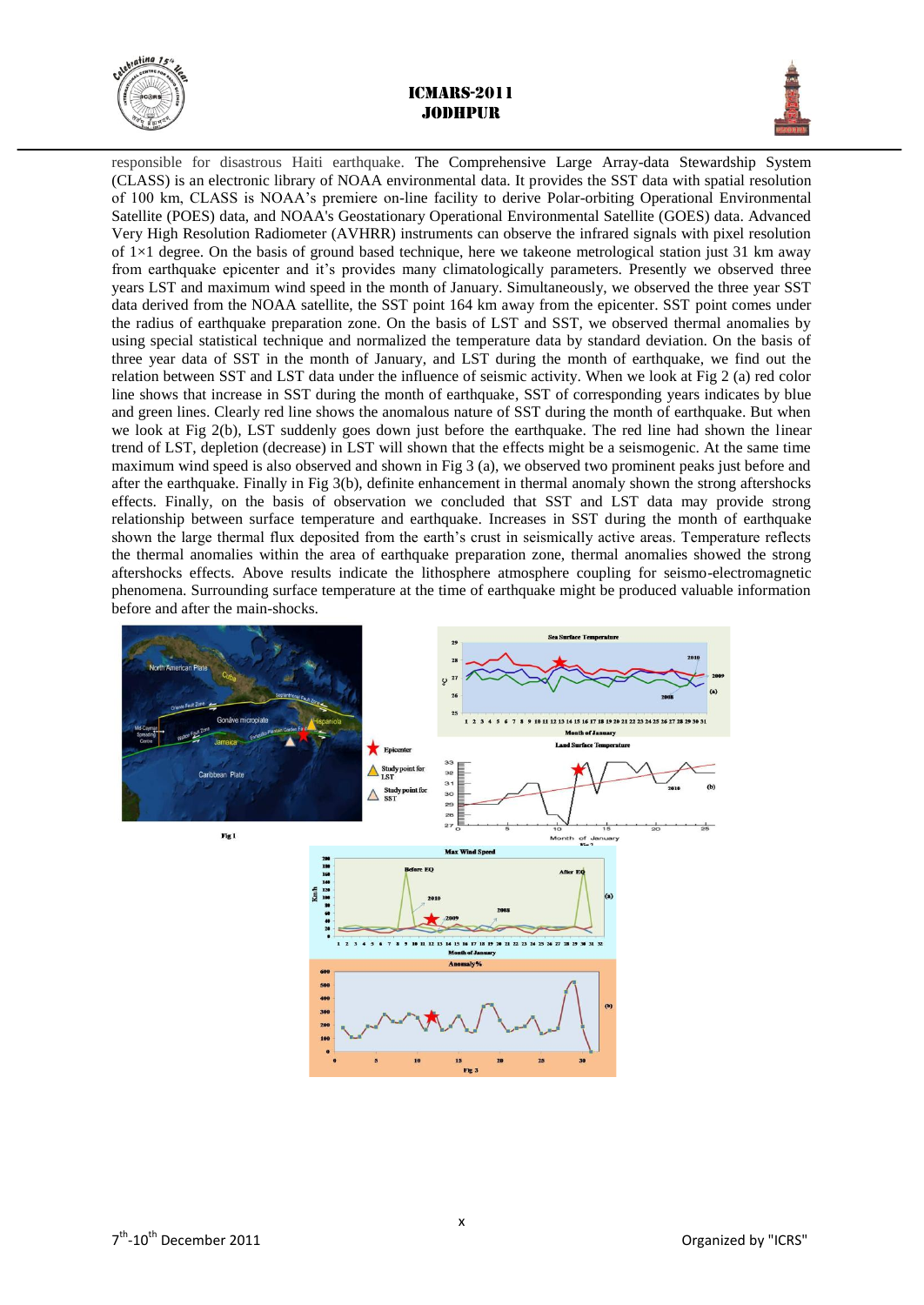



## **Invited Talk -17: SPEAKER: PROF J P BANERJEE, INSTITUTE OF RADIO PHYSICS AND ELECTRONICS, UNIVERSITY OF CALCUTTA**

## **TITLE: TERAHERTZ SOLID STATE SOURCES FOR TERRESTRIAL COMMUNICATION**

#### *Abstract*

The Terahertz region of the electromagnetic spectrum popularly known as "THz gap" lies in between the traditional millimeter wave and optical bands in the frequency range of 0.1-10 THz and wavelength range of 3 mm to 0.03 mm. The generation of terahertz signal with appreciable power is a challenging area of research. In recent years the research and development of suitable solid state sources capable of generating high power in the Terahertz frequency regime (0.1-10THz) are underway throughout the world due to their important applications in different fields such as short range terrestrial and airborne communication, space based communication, bioimaging, sensor and spectroscopy. Some THz sources such as electron beam sources, optically pumped farinfrared gas lasers, Semiconductor Quantum Cascade Lasers (QCL), Resonant Tunneling Diode (RTD), TUNNETT diode, Gunn diode etc. are reported in the literature. But these sources have several limitations as regards their compactness, cost, output power and efficiency. All these limitations can be overcome if IMPATT diodes are used as THz sources.

This has prompted the author and his co-workers to explore the potentiality of IMPATT devices as compact, low cost, efficient and powerful solid state sources at THz frequency band. IMPATT diodes have been practically realized at mm-wave and sub mm-wave bands. But scarcely any effort has been made to develop this source for operation at THz frequencies. With this objective in view the author and his research group in the Institute of Radio Physics and Electronics, University of Calcutta recently carried out modeling and design of Double Drift IMPATT diodes based on Si, 4H-SiC, GaN and InP as high power and high efficiency sources in the frequency band of 0.3 to 0.5 THz. The design is based on simulation of the dc and high frequency properties and performance of the device at THz frequency band. Various physical effects such as tunneling, diffusion, space charge at high bias current level, elevated junction temperature, parasitic series resistance and package resistance have been considered in the simulation program. The talk will cover the design methodology and the results obtained as regards the power and efficiency of the device. The author and his group have reported [1] that GaN DDR IMPATTS can deliver higher power (6.23 W) than its InP counterpart (2.81 W) at 0.3 THz .The effect of tunnel current on the DC and dynamic properties of DDR THz Si device in IMPATT and MITATT modes has been studied at 0.3 and 0.48 THz respectively. The results [2] show that the efficiency and output power density of IMPATT diode are  $6.55\%$  and  $0.14W/m^2$  while those of MITATT diode are 5.89% and  $0.12$ W/m<sup>2</sup> respectively.

#### **REFERENCES**

[1]. "A Comparative Study On Indium Phosphide and α-Gallium Nitride based IMPATT oscillators for Terahertz Communication", Jayanta Mukhopadhyay, Soumen Banerjee, Moumita Mukherjee and **J.P.Banerjee**, Journal of Telecommunication, Vol.3, Issue 1, pp. 14-21 ,(2010).

[2]. "Influence of Tunnel Current on DC and Dynamic Properties of Silicon Based Terahertz IMPATT Source", Aritra Acharyya, M. Mukherjee and **J. P. Banerjee**, Terahertz Science Technology, vol. 4, no. 1, pp. 26-41, March,(2011).

**Invited Talk -18: SPEAKER: DR. ANJALI BHATIA, DLJ, JODHPUR TITLE: RADAR CROSS-SECTION IMAGING**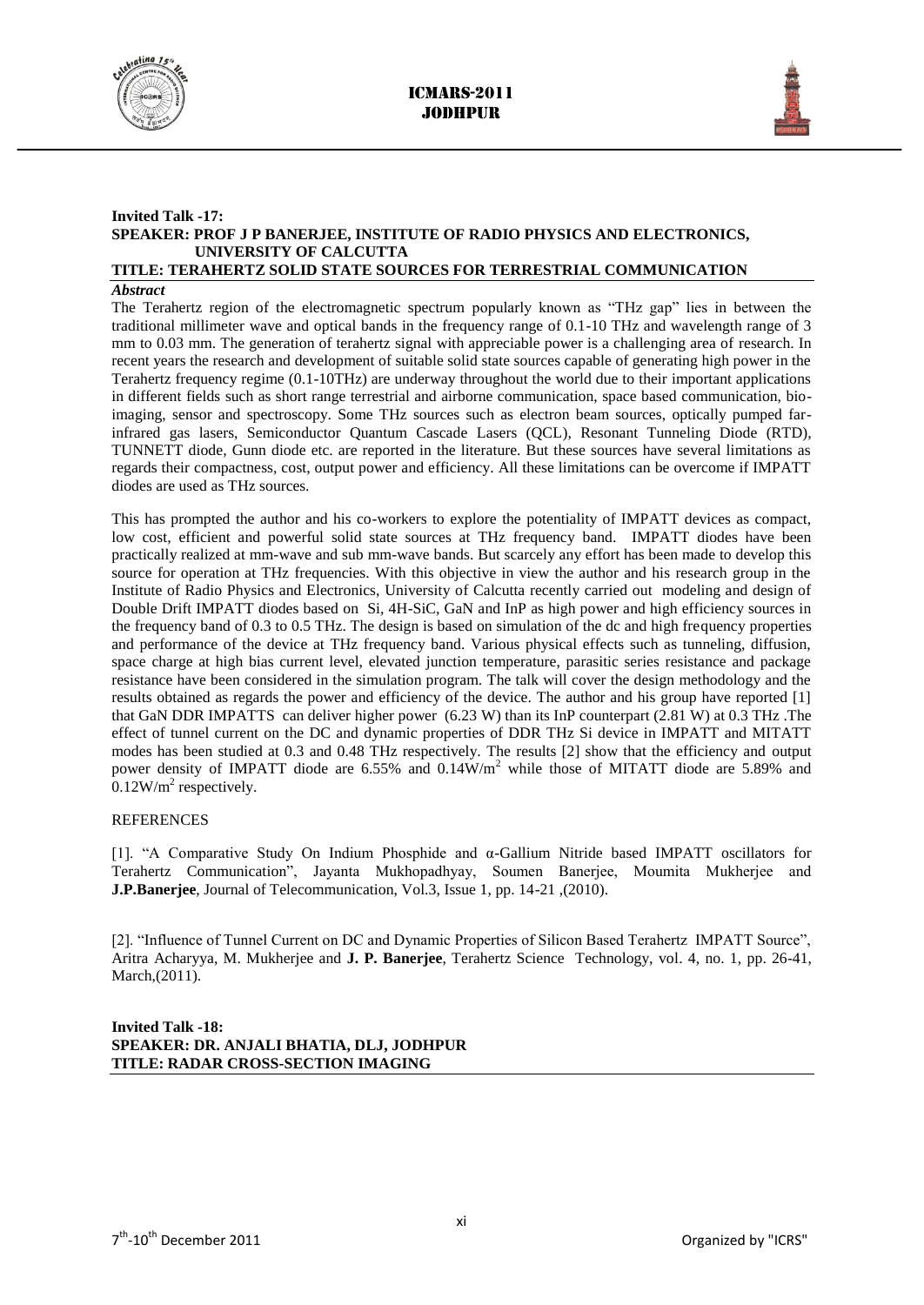



## **Invited Talk -19: SPEAKER: DR ANIMESH MAITRA, INSTITUTE OF RADIO PHYSICS AND ELECTRONICS, UNIVERSITY OF CALCUTTA**

## **TITLE: MICROWAVE SENSING OF ATMOSPHERE AT A TROPICAL LOCATION**

## *Abstract*

The tropical atmosphere is complex and much varying in nature compared to temperate region. The sensing of tropical atmosphere requires a variety of devices that operates at different wavelengths. The use of microwave techniques is proven to yield very valuable data on atmospheric phenomena because of its inherent advantages of the appropriate interactions with the different constituents of the atmosphere namely, rain, cloud, water vapour, atmospheric turbulence. Also, the study of the response of the atmosphere to microwave propagation generates valuable information that helps to assess the propagation effects for microwave communication links for both terrestrial and satellite paths.

At the University of Calcutta, a fairly extensive experimental set up has been in operation since June 2004. A number of microwave systems are included, namely: (i) Ku-band earth-space propagation system which can measure rain induced effects such as, attenuation, depolarization and scintillation. (ii) Micro Rain Radar (MRR) at Ka-band to study the vertical profile of rainfall parameters such as, drop size distribution (DSD), rain rate, radar reflectivity factor. (iii) Multiwavelength Microwave Radiometer to obtain the height profile of temperature and humidity, integrated water vapour content (IWV), liquid water content (LWC), cloud base height. (iv) Dual Frequency GPS receiver to study the integrated water vapour content.

Besides the microwave based systems, a set of other equipment is also running at the same location which includes: (i) Optical Raingauge (ORG), (ii) Tipping Bucket Raingauge, (iii) Joss-Waldvogel Disdrometer, (iv) Automatic Weather Station.

The interesting features of tropical atmosphere are revealed through the above mentioned microwave sensing of the phenomena. The rain attenuation and scintillations of Ku-band signal are often observed concurrently indicating that raining medium generates eddies that give rise to turbulence causing scintillations. The scintillation variance increases with attenuation up to a certain value after that scintillation intensity decreases as the large rain drops inhibits the turbulences causing a decrease in scintillation variance. The anisotropy of the propagation medium caused by spheroidal raindrops is responsible for the depolarization of the satellite signal. However, the differential phase, mainly responsible for depolarization, is mostly caused by large rain drops and, therefore, depends on DSD of raindrops.

MRR has been used to study the evolution of rain types in different phases of rain events. This monitoring of rain type is very effective in identifying the convective and stratiform phase and studying the associated physical phenomena such as, atmospheric turbulence and rain height.

Microwave radiometer provides a co-ordinated measurement of a host of atmospheric parameters. Radiometric observations on the vertical transport of water vapour, short term and long term variation of IWV and LWC, behaviour of cloud base height during convective processes, are very valuable in studying the tropical atmosphere.

The water vapour measurement with a ground based dual frequency GPS receiver provides an all-weather means to study the behaviour of water vapour which is not available with the radiometric and radiosonde measurements. The GPS measurements in the tropical region need to be compared with other measurements to establish the robustness of the GPS sensing of the atmosphere under high humid conditions.

#### **Invited Talk -20:**

## **SPEAKER: DR. P D LELE, PHYSICS DEPARTMENT, GUJARAT UNIVERSITY, AHMEDABAD TITLE: SARAL SATELLITE AND EXPERIMENTS PLANNED**

#### *Abstract*

SARAL-ALTIKA is a collaborative ISRO-CNES Program. The orbit of SARAL-ALTIKA is Sun-synchronous. It is polar orbiting, inclined at 98.38 Deg. & Altitude is ~800 km. The Repeat cycle is 35 days. The Pulse Repetition Frequency (PRF) is also high of the order of 4 KHz.

This SARAL Satellite is planned to be launched in March 2012. It will contain payloads which have following experiments: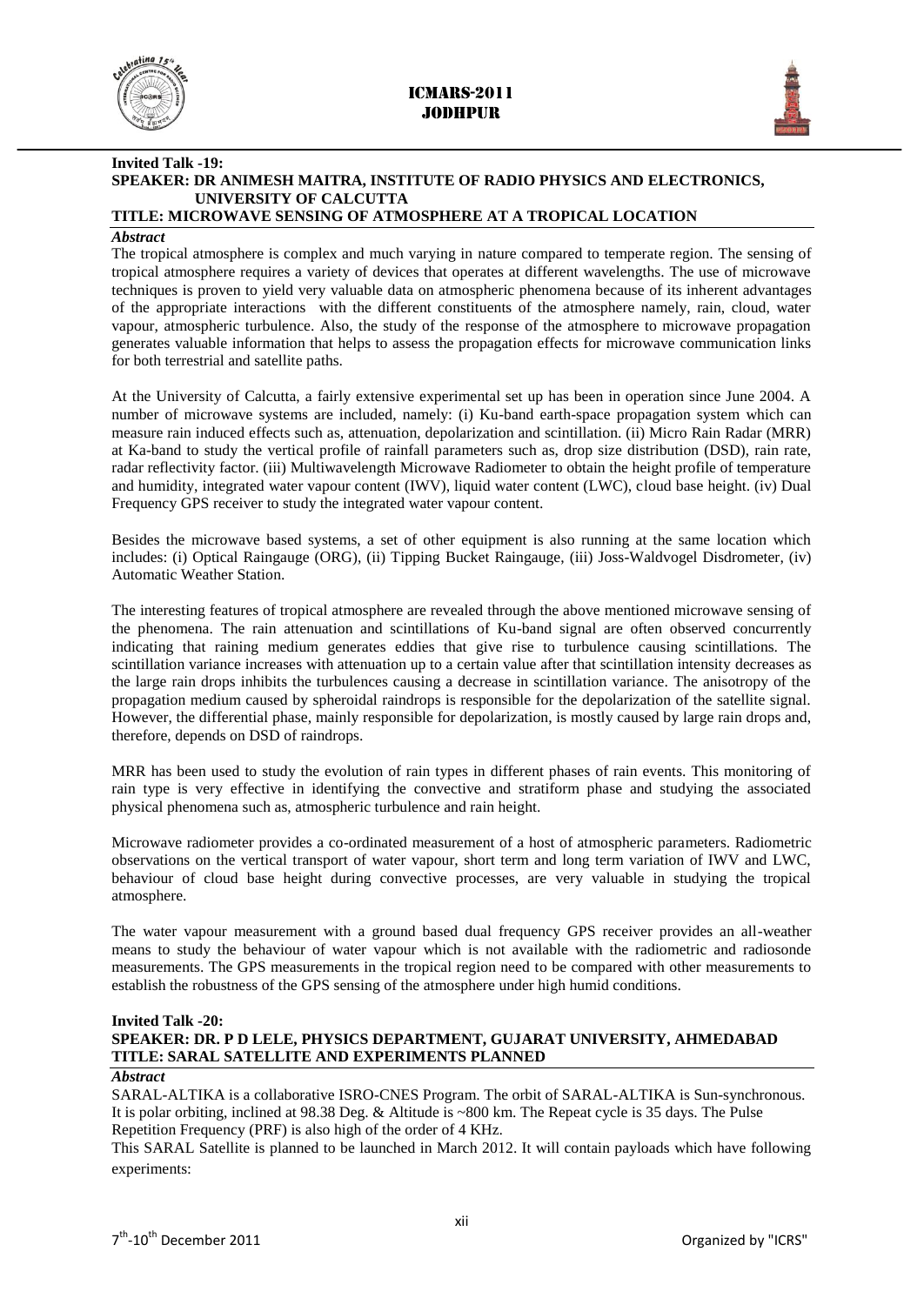



- 1. Ka-band altimeter of frequency 35.5 GHz.
- 2. DORIS (Doppler Orbitography and radio positioning Integrated by Satellite) as receiver.
- 3. Laser Retro-reflector Array for POD (Perfect Orbit Determination).
- 4. Dual frequency radiometer of frequencies 23.8 GHz & 36.8 GHz.

AltiKa/SARAL program is a follow-on mission to RA-2/ENVISAT, with enhanced capabilities. It will allow data continuity between ENVISAT Jason1&2. Ocean meso-scale variability studies with an improvement of vertical and spatial resolution is possible with this mission. It will give high resolution altimetry for the better results.

Ka-band will enable better observation of ice, rain, coastal zones, wave heights, Sea surface height, geotropic currents, Marine Geoids & Study of the inland water.

AltiKa/SARAL data will be use for Operational oceanography, Coastal altimetry, Continental waters, Inland ice sheet monitoring, mean sea level, Sea state observation and forecasting.

#### **Invited Talk -21: SPEAKER: DR. AK SINHA, CEERI, PILANI TITLE: DEVELOPMENT STATUS OF AN INDIAN GYROTRON** *Abstract*

Gyrotron, a high power, high frequency microwave tube, is continuously expanding its application domains throughout the world due to its sustained performance improvement in various fields covering plasma generation, energy production, material processing, human health, etc. A number of gyrotrons have been built up in various countries such USA, Russia, Germany, Japan, etc. And, now, India is also entered in this very specialised field of fast-wave microwave tubes. In this direction, Gyrotron has been recognized as an active activity through a "Multi-institutional" Project Sponsored by Department of Science and Technology. The participating institutes in this activity are CEERI-Pilani, IPR-Gandhinagar, BHU-Varanasi, SAMEER-Mumbai and IIT-Roorkee. The aim of this activity is to establish an indigenous design and development base of an Indian Gyrotron in general and 42 GHz, 200 kW gyrotron in particular. Present status is that the indigenous design base is established and development stage is in progress. First gyrotron gun namely magnetron injection gun is successfully fabricated and vacuum processed with the help of BEL, Bangalore. The complexity of MIG lies in its structure having a large number of piece parts of different types such as special vacuum grade metals, ceramics as well as cathode. The interaction structure named as cavity made of OFHC copper is also ready with the desired experimental eigen frequency and quality factor results. The fabrication of other components such as beam tunnel, nonlinear taper, collector, etc. are also in good progress. Besides the 42 GHz gyrotron, the activity around 120 GHz, 1 MW gyrotron is also in progress at CEERI under CSIR-Network scheme. The talk covers the present status of gyrotron research in general and development status of Indian gyrotron in particular related to both 42 GHz, 200 kW and 120 GHz, 1 MW gyrotron. The talk also includes design and development methodology, infrastructure for design and characterization of gyrotron and scope for further research.